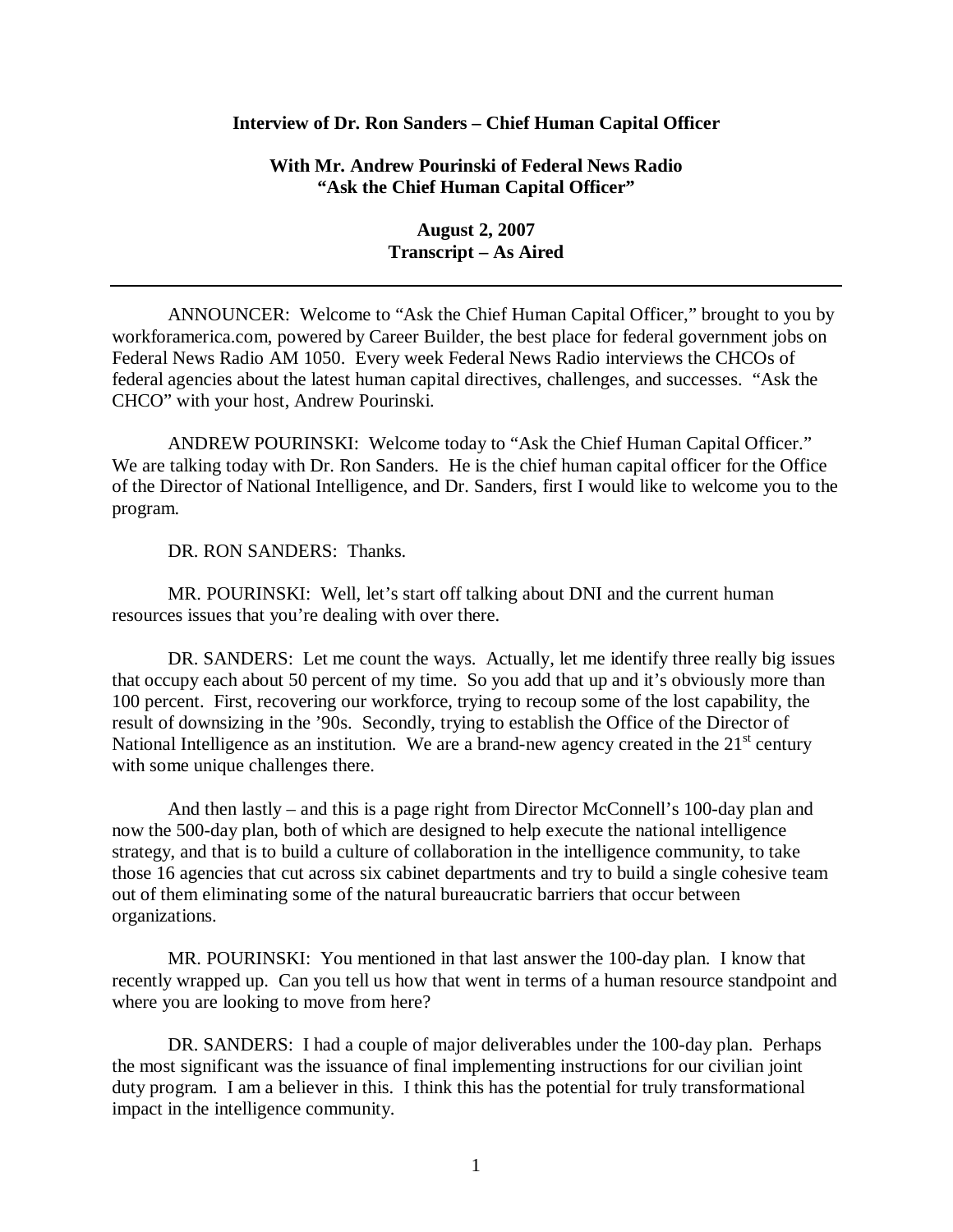If you're not familiar with the term, "joint duty," it's patterned after the military, and it stems from a conclusion that some very smart people reached about two decades ago in the Pentagon and in the Congress, that we would not be able to fight, and more importantly, win future wars as separate military services. We had to do so in an integrated, joint way. And that same lesson applies to the intelligence wars of the  $21<sup>st</sup>$  century.

So back to my earlier point: 16 agencies and six cabinet departments, each pretty stovepiped. The various commissions that looked at the intelligence community after 9/11 said you need to be more integrated. You need to be more like a real community.

And so one of the answers – in my view, one of the most important answers to that challenge is to create a requirement for civilian leaders to have one or more joint assignments, that is, a detail to another part of the intelligence community, to the DNI or from one agency to another in order to broaden their perspective, provide that enterprise focus, and build the social networks across those organizational lines to encourage more collaboration and information sharing, literally to help us to be better able to connect the dots. That was one of the 100-day planned deliverables. The director had a signing ceremony with several cabinet secretaries at his shoulder to demonstrate their commitment to this new and I think revolutionary effort.

MR. POURINSKI: Let's talk now about your workforce and your manpower. How would you assess your situation right now? Are there any shortages? Are you looking to fill positions, any critical needs or anything like that?

DR. SANDERS: Yes, yes, and yes.

MR. POURINSKI: Okay.

DR. SANDERS: I already touched on this. By design or by default, the intelligence community was downsized dramatically in the '90s. Whatever else their faults, our intelligence agencies on 9/11 just didn't have enough people to do the job. We have been trying to grow ever since. That is not a short-term proposition. It requires long-range workforce planning because it takes five, seven, eight years to take a raw recruit and develop him or her into a seasoned intelligence analyst or a case officer or somebody familiar with our own esoteric brands of technology.

So in my view, while we have been at it since shortly after 9/11, we're about halfway there, both in terms of quantities – the overall numbers are of course classified, but we have our employment targets, the levels. But even more challenging to me is the quality, the skill sets that we are looking for.

If you look back at the '90s when we had what many call a bipolar world, our focus was communism and containing it, the Soviet Union, the Warsaw Pact nations, the People's Republic of China. Today's world is exponentially more complex, and that means we need people, our analysts, our technical people, our case officers on the ground who know far more than just those relatively few narrowly focused targets, but literally the entire world, all of the peoples, all of the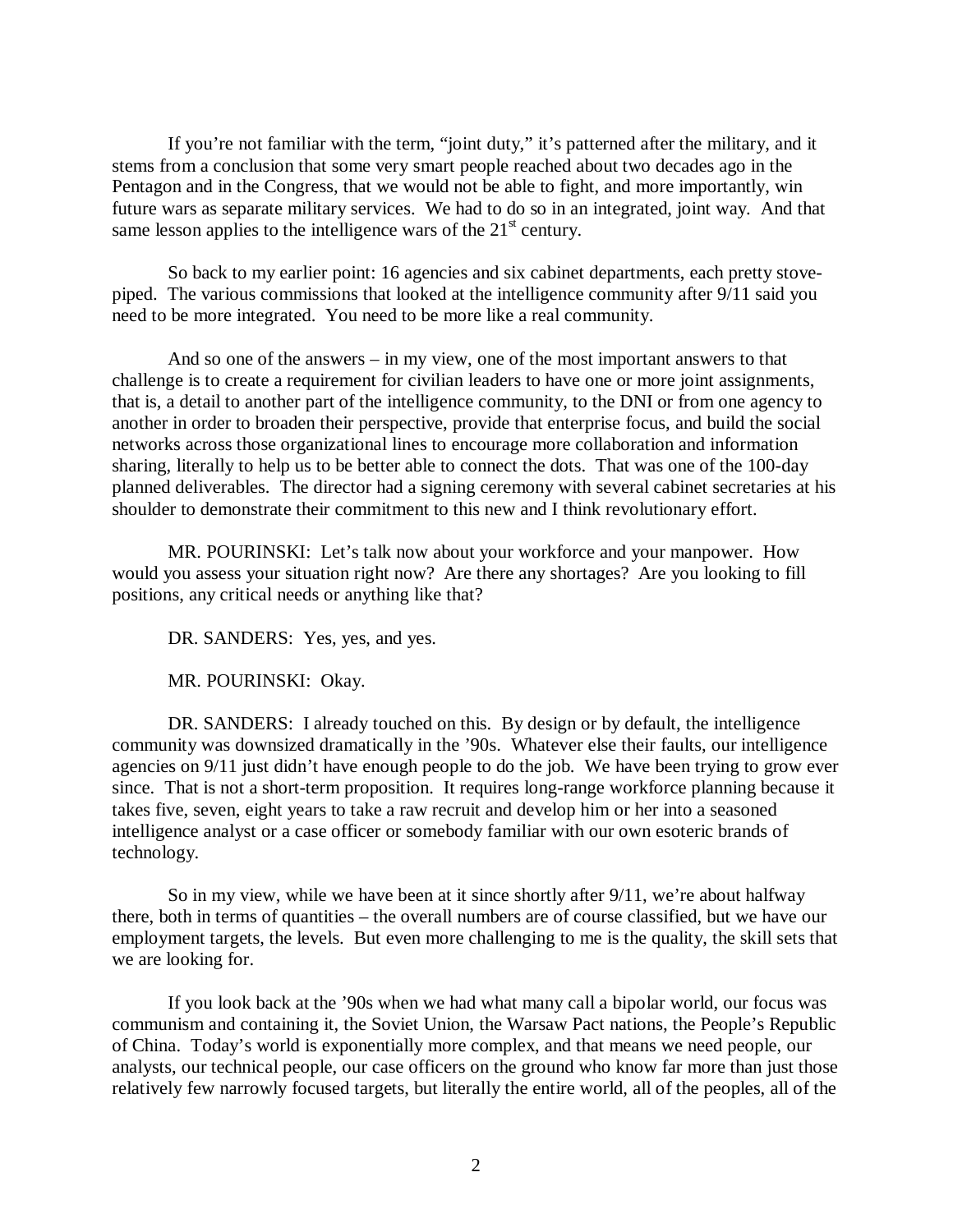cultures, all of the languages, to be able to analyze them, to be able to operate in them. So that makes recruiting and developing and then deploying that workforce infinitely more challenging.

We are getting there. We are blessed with tens of thousands of interested applicants, but sorting through that to get the right skill sets, some of the esoteric languages, or esoteric technologies that we need in the IC, that is a huge challenge for our agencies.

MR. POURINSKI: You mentioned that you have tens of thousands of applicants. Do you feel that you have enough applicants rolling in or are you still looking for more?

DR. SANDERS: We're always looking for more, again, because while we get lots of applicants, to be able to sort through that, it sometimes takes as many as a hundred applicants to find one recruit that meets our own particular skill requirements. Some of the foreign languages that we need – of course, we have to hire U.S. citizens; that is the law. And if you look at the number of U.S. citizens that are fluent in Arabic or Farsi or Urdu or Pashto, then the labor market gets a lot tighter.

And one of the other deliverables under the 100-day plan was for us to develop and then begin executing a strategy to recruit more first- and second-generation Americans, people with those languages, and the cultural awareness of many, many different countries to be able to attract them to the IC and then bring them on board. So that is another key part of our strategy.

MR. POURINSKI: Do you have any specific initiatives or programs targeted to finding these people that may speak Farsi or Arabic or Urdu or something?

DR. SANDERS: A couple of our agencies, most notably NSA, CIA, and FBI have done really good work – I think groundbreaking work in reaching out to these communities. And we have taken a page from them. We actually convened a summit of heritage community leaders and organizations in June.

But we had about a dozen-and-a-half Arab-American groups, Pakistani American, Indian American, Chinese American, Korean American – you name it, we tried to reach out. And people in those communities have a lot of concerns about working in the intelligence community. They come from countries where the countries – the intelligence agency is something to be feared. So we learned a lot from them. We learned some of the misconceptions that we have to help correct. I hope they learn from us what we are after and the fact that we can provide members of their communities a very, very interesting employment.

We have found that first- and second-generation Americans are extremely patriotic. They are grateful to be here. They want to give something back, and we hope the intelligence community can try to provide an avenue for that.

But based on the experiences of the three agencies I mentioned and the feedback we got from that summit, we are going to start very, very targeted marketing to those heritage communities, including bilingual recruit marketing materials, websites, et cetera, visits working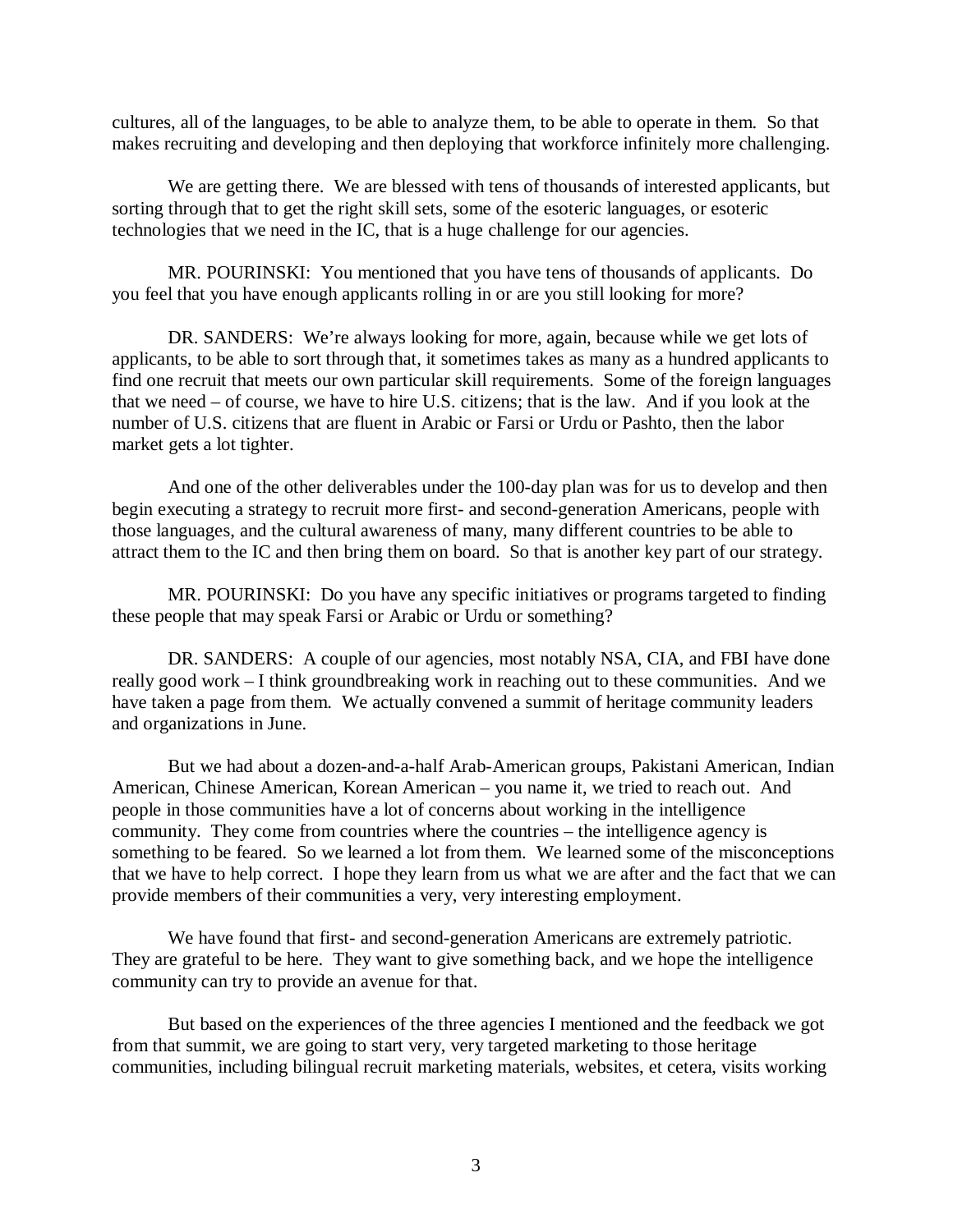through and with those community organizations to attract those first- and second-generation Americans.

This is really exciting stuff. It's got a tremendous upside as far as our mission capability is concerned.

ANNOUNCER: We're going to take a quick break, but up next, we'll talk about training as well as some incentives being offered to attract employees to the intelligence community. Stay tuned.

(Commercial break.)

MR. POURINSKI: And welcome back to "Ask the Chief Human Capital Officer." We are talking today with Dr. Ron Sanders. He is the CHCO for the Office of the Director of National Intelligence. And Dr. Sanders, I want to ask you about whether there are any incentive plans going on to attract employees. I know a lot of other agencies talk about telework. Obviously in your agency, it would be pretty hard to telework in many of those positions.

DR. SANDERS: Telework is difficult given that our information systems are very, very secure and extremely well fire-walled from unclassified open Internet. So telework is problematic. I think what we offer is far more intangible. Our mission is still a very powerful magnet among first- and second-generation Americans as well as citizens at large.

MR. POURINSKI: So you are looking for people in many ways who buy into the mission.

DR. SANDERS: Yes. Who are looking for a way to give back but in this own unique way. We are, after all, on the frontlines of the global war on terrorism. In fact, many of our people are in front of the frontlines, and we need a unique set of skills. So I think that attraction, the intangibles of working for the intelligence community, that is part of our pitch to new recruits and to applicants.

MR. POURINSKI: Let's turn now to talking a little bit more about training and development. Are there any new initiatives going on in the training area to help improve maybe or speed up training time for – you mentioned I think it takes about eight years you said to fully bring up a recruit.

DR. SANDERS: There are a number of initiatives underway to do that, to sort of compress the lifecycle, if you will, from a recruit – train, develop, and then deploy. Part of this going to be tied directly to our joint-duty program. There is a companion joint leadership development effort that focuses first on professional development, teaching our mid-career intelligence professionals about all of the parts of the community and how they work together, and so that is going to be a critical piece in addition to technical training, language training, et cetera.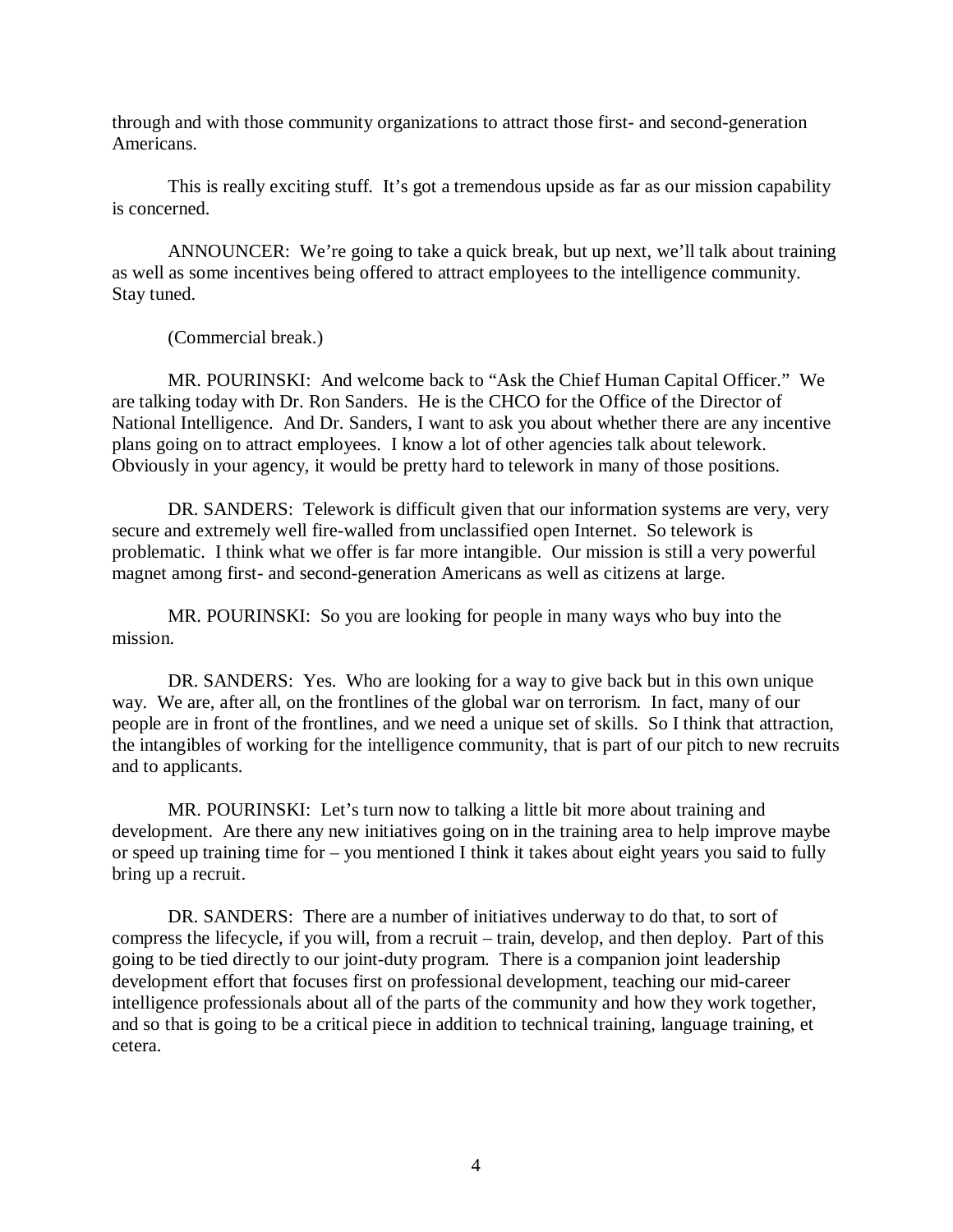We have invested very, very, very heavily in language training, both through distance learning and in the classroom as a way of enhancing some of those critical foreign language skills that we need.

MR. POURINSKI: As you know, as we all know, that your agency was implemented about a little over two years ago. How would you say the implementation is going two years on?

DR. SANDERS: It's going.

MR. POURINSKI: (Chuckles.)

DR. SANDERS: This is transformation, and the book says transformations take five to seven years. I worry because I don't think we can take that long. I still have a sense of urgency and I know my colleagues do.

Here is the challenge that the Intelligence Reform and Terrorism Prevention Act gave us: The DNI does not have chain-of-command authority over the intelligence agencies. He has some budget authority and some personnel authorities, mainly the appointment of some of the agency heads, but as a general proposition, he can't tell them what to do. They all work for different cabinet secretaries, or in the case of CIA, an independent agency.

So I think in the short term, that has made implementation much more of a challenge. It's not, like, for example, the Department of Homeland Security where the cabinet secretary can say I'm going to combine these organizations and establish these policies, and impose this information system. We have to take a far more collaborative approach, and that takes time.

My own view is that at the end of the day, over the medium and long term, we'll be better off for it because we truly will reach a consensus. For example, I hope we get a chance to talk about our efforts to develop a pay-for-performance system in the community.

In order for us to do that, we have to get those cabinet departments to all agree on a common way ahead. We do have the binding force of common mission and common values. We have to translate that into a common set of personnel policies. And again, we don't have the authority to say at the end of the day, he will do this. So we have to reach agreement. But when we do, the foundation for that system, based on that agreement, based on that collaboration, I think will be very strong. It will be far more resilient than if we had simply imposed it.

So we talked a little bit about joint duty. Getting that program up and running, doing the policy development and program development work to get it to the point where Director McConnell can sign the directive. That took 15 to 16 months of very hard discussions, very hard negotiations because again, we are doing something there as we are in pay-for-performance, something I think is revolutionary. We are creating policies that cut across cabinet lines. Joint duty will actually help affect assignments across cabinet and agency lines.

And you know that our experience to date in developing people, in encouraging mobility across departments has been generally a failure. People just don't move; they get in one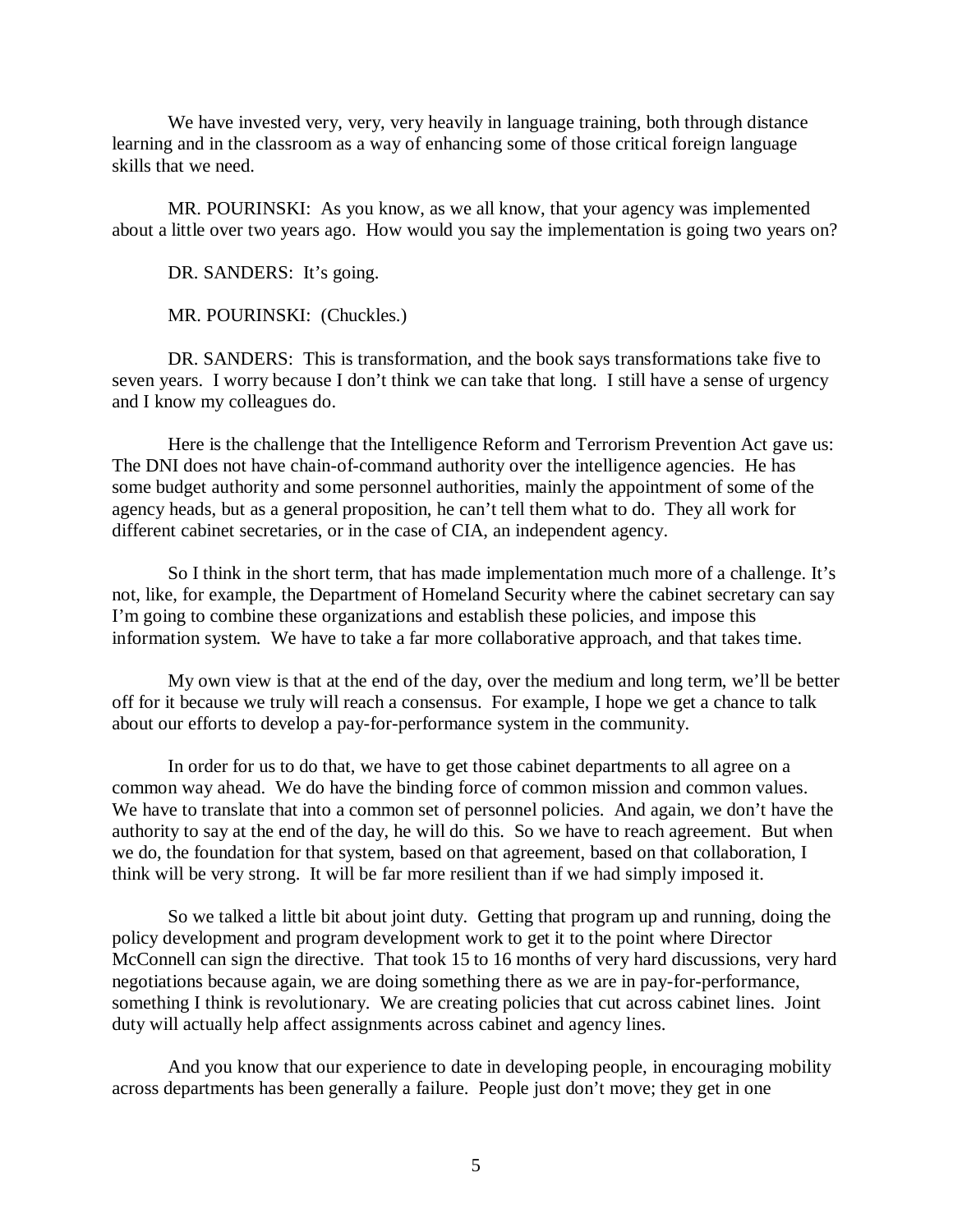organization and they stay there for life, and yet we have concluded in the intelligence community that movement is essential to our mission.

So that is a very longwinded answer, but the bottom line is, in the short term, it's going to take longer than many of us would like. In the medium- to long-term, we are building a very strong foundation for the future of our intelligence community so I'm optimistic that we'll get there.

MR. POURINSKI: So you in essence are really on the cusp of doing something that no government agency has really done in terms of your position of dealing with people from all different departments and agencies and everything else, and bringing them all together.

DR. SANDERS: Certainly in that collaborative sort of consensus way. Again, I'll hearken back to my previous life in the Office of Personnel Management. We would write rules, government-wide rules, and they would be binding on the agencies. And we would get input and we could take it or leave it. At the end of the day, it's not clear how much commitment those agencies had to many of those policies if they were imposed on them. That said, with the intelligence community, that is a choice we don't have. We have to build that consensus, we have to collaborate, and develop policy that way. And, yes, I believe that is a precursor of the way we're going to have to do business in the future, so in that respect we are breaking some new ground.

MR. POURINSKI: And you talked about before about how important it is to get people to move around and to fill certain positions. How tough is that and what kind of steps are you putting in place to encourage advancement on both the executive level and through the ranks?

DR. SANDERS: Actually, we don't make that distinction through the ranks or through the executive level. One leads to the other. Our joint-duty program is in effect our succession strategy, how we are going to develop leaders for the  $21<sup>st</sup>$  century intelligence community. It starts at grade 13, and we have told our GS-13s, 14s, and 15s, if you expect to be a senior executive in the intelligence community, the civilian equivalent of a flag officer, you must have at least one joint assignment. That is a pretty hard-and-fast rule. There are provisions for waving that rule, but they are very, very hard. I have told our professionals, don't play the lottery. If you think you may be able to get a waver, that is like playing the lottery and the odds are about as good.

The vast majority of our senior positions – and we have many of them – they will require that joint assignment for somebody to qualify. And we have now actually begun phasing that in. Beginning this October 2007, if you are a direct report to an agency head, our most senior civilians, you'll have to have joint-duty experience in order to qualify or get a waver.

So that is our succession strategy. It starts as a 13. In my view, the more joint assignments the better. There will be built-in protections to ensure that people get promoted at comparable rates. You're not putting your career at risk by going off and taking a joint assignment. But we believe at the end of the day, that is the key to developing our  $21<sup>st</sup>$ -century leaders, not just in terms of the numbers, but in terms of the mindset, the competencies, this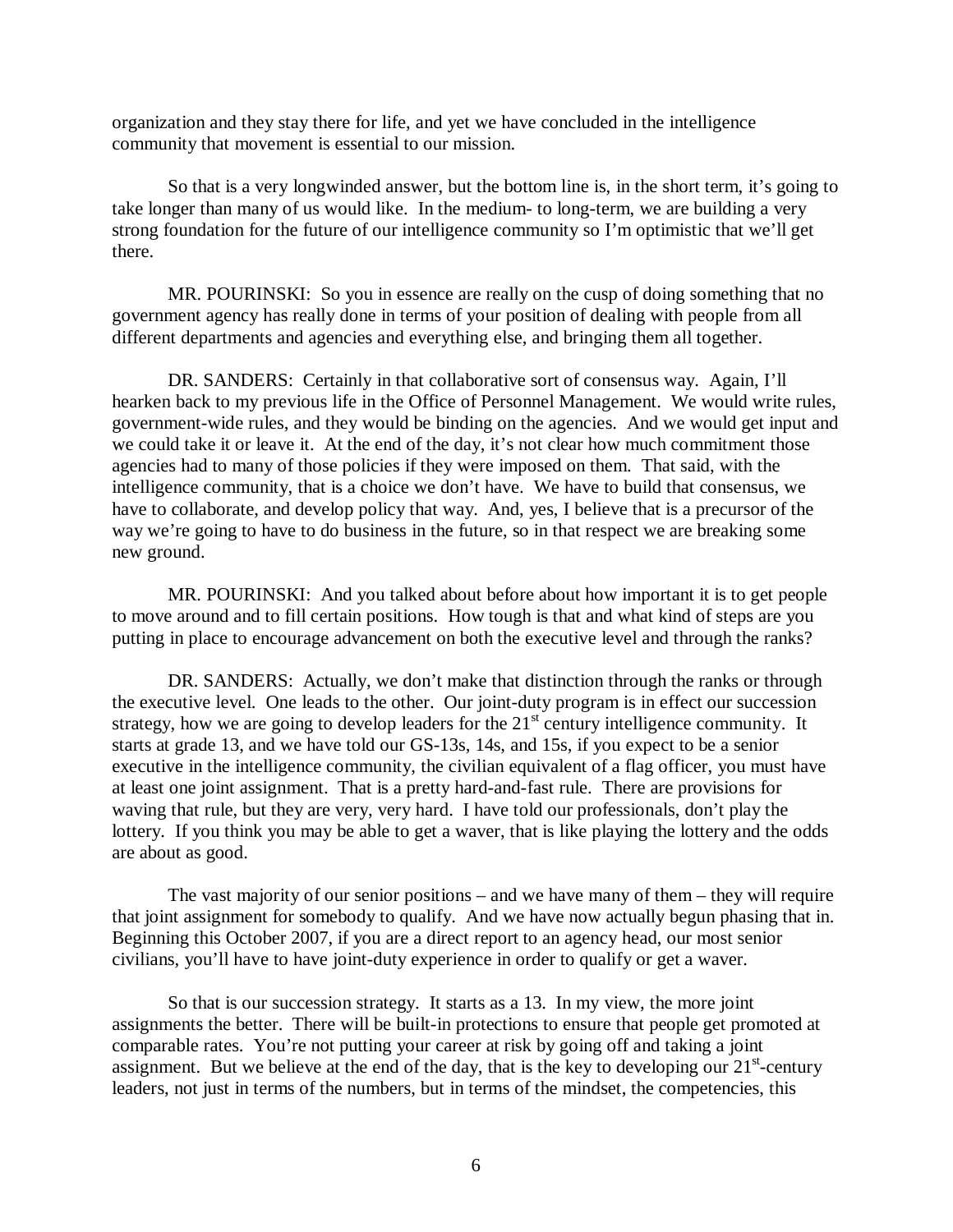ability to look at the entire set of intelligence agencies, see how the parts mesh and be able to take action across them.

ANNOUNCER: We are going to take another short break, but up next, we're going to talk about pay-for-performance at DNI. Stayed tuned.

(Commercial break.)

ANNOUNCER: Welcome back to "Ask the Chief Human Capital Officer." We are talking today with Dr. Ron Sanders. He is the CHCO for the Office of the Director of National Intelligence.

MR. POURINSKI: I want to ask you now a little bit about pay for performance, along those lines as we're talking about advancement and executives, and employees and everything. Can you tell us a little bit about where you currently are in implementing pay for performance and where you're going with that?

DR. SANDERS: Here again I think we're in a unique situation because while a DNI can't order all of the intelligence agencies to move down this path, we all collectively concluded about a year ago that we had no choice. Some of our agencies were already moving towards pay for performance, most notably in DOD and in homeland security. And our senior leadership took a look at the situation and concluded that on one hand, if we really wanted to strengthen the community, and in particular, facilitate movement across the community, we needed to have a far more common compensation system, and oh, by the way, one that emphasized performance far more than the current one does.

But the flip side of that is even more problematic. Just picture a situation where one part of the community pays its civilians one way, another part another way, a third, yet again – there would be no community. And our senior leaders concluded we needed to have that consistency in part to facilitate joint duty, but in part to just keep the community viable.

So we have been at this a year. Once again, each of our member cabinet departments has to literally sign up to this. We have characterized these as treaties, but we have pretty much completed now a framework for a modern civilian performance-based compensation system in the IC that I hope takes advantage of all of the lessons learned at Internal Revenue Service, in DOD both in the labs and now at the National Security Personnel System in the Department of Homeland Security.

Next year we'll begin implementing it starting with phasing in a new set of performance management system requirements that will bring consistency there across the IC. And with that performance management system as a foundation over the next several years, we'll begin phasing it across the community.

MR. POURINSKI: I know you haven't phased it in yet, but have you had much response from employees about what they are thinking about it or anything?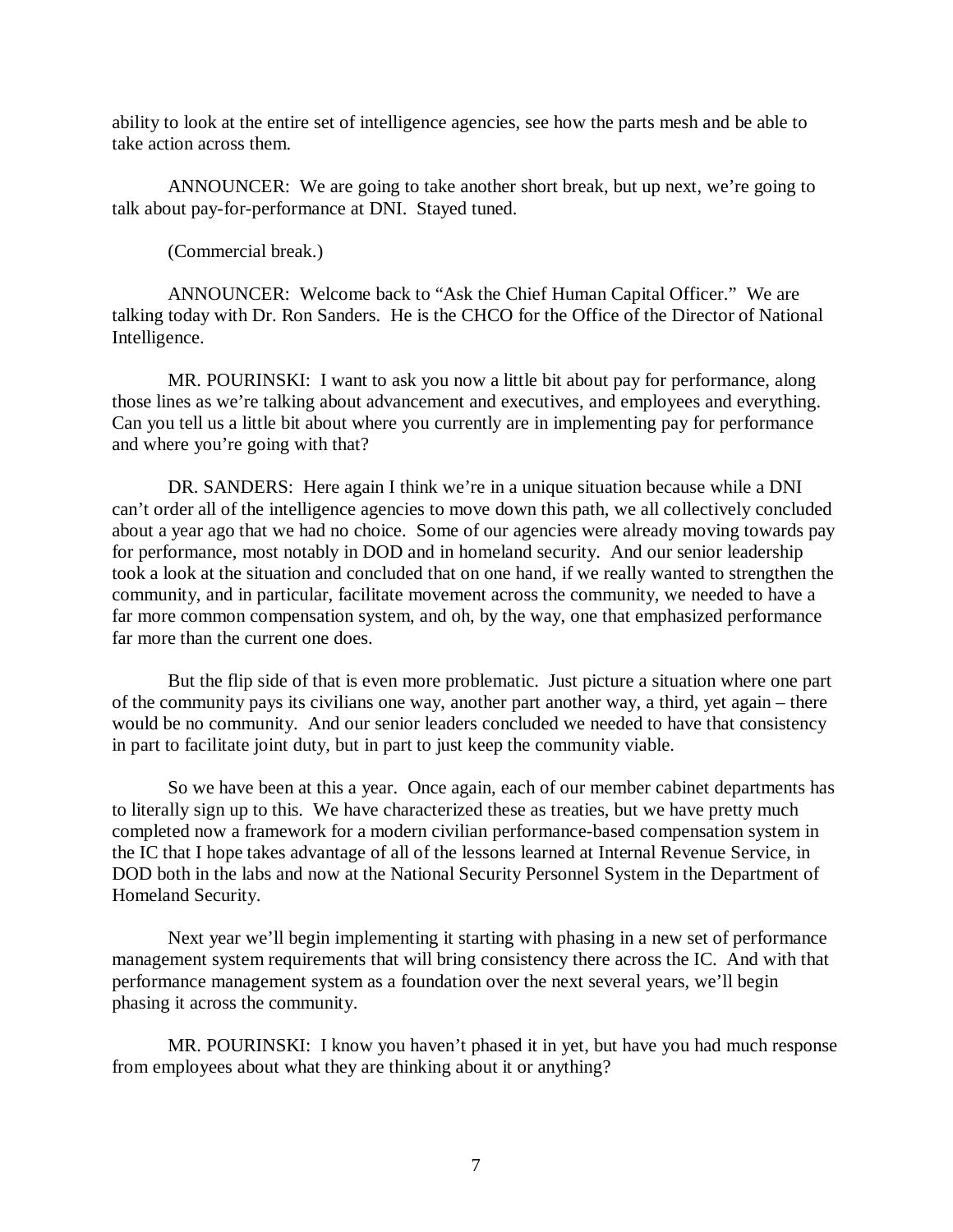DR. SANDERS: We did an initial round of focus groups, and our employees told us a couple of things that I think are interesting. One, they expressed the anxieties that you would expect. And I don't mean to – I don't take them lightly, but they are concerned that their managers be up to the task, that they be trained. They are concerned that the system be sufficiently funded, et cetera, that there are avenues of redress, and we have tried to address all of those concerns in the design of the system.

Secondly, we have a unique demographic in the intelligence community. We are now more than 40 percent of our workforce with five years or less of service. And this generation of intelligence professionals wants to be paid on the basis of their contribution to the mission, to their expertise, to their – to the results they achieve as opposed to longevity. So our particular demographic says, bring it on; we're interested in this.

And so I think we have a couple of things working to our advantage in that regard. A, they want it so that means they are much more likely to embrace it. And B, we have addressed a lot of their concerns. They also told us when we did our focus groups last spring, don't come back to us until you have got some of the details.

We have told you what we are concerned about, but rather than sort of give us little hints of what is to come, we would like you to show us how the whole puzzle fits together and then let us comment on it. And so beginning this fall, as we finalize the design, it's our intention to begin socializing it with our employees, engaging them, getting their input and making changes where necessary to address any more concerns they may have.

MR. POURINSKI: If I were talking to you in a year form now, what changes, what improvements, what would a human resource situation at DNI look like?

DR. SANDERS: If you were talking to me a year from now, I hope I would be able to say that I have delivered on some of the things that are in Director McConnell's 500-day plan. And that includes a couple of the things we have just talked about. We have just signed our joint-duty directive. That needs to be up and running. It will be phased in over three years, so a year from now we will be well into it. And I hope to be able to see a lot of movement between our agencies, people getting those joint assignments and preparing themselves for leadership.

I hope we have begun to implement a new set of performance-management requirements, performance standards and the like across the IC that will again begin welding that community together. So as we talk her today, we have got the designs, we have go the directives, we have got the policies and strategies that we have unveiled, and we have developed them in a very collaborative way. This time next year, I hope we have begun to establish some beachheads in joint duty, in performance management, in pay for performance.

We haven't had a chance to talk about something that is high on Director McConnell's list, and that is establishing a system of 360-degree feedback for executives, managers, and eventually employees in the IC as a way of encouraging collaboration and information sharing. That too is something we have begun to pilot test, and this time next year, I hope we have the strategy in place and we are well underway towards implementation.